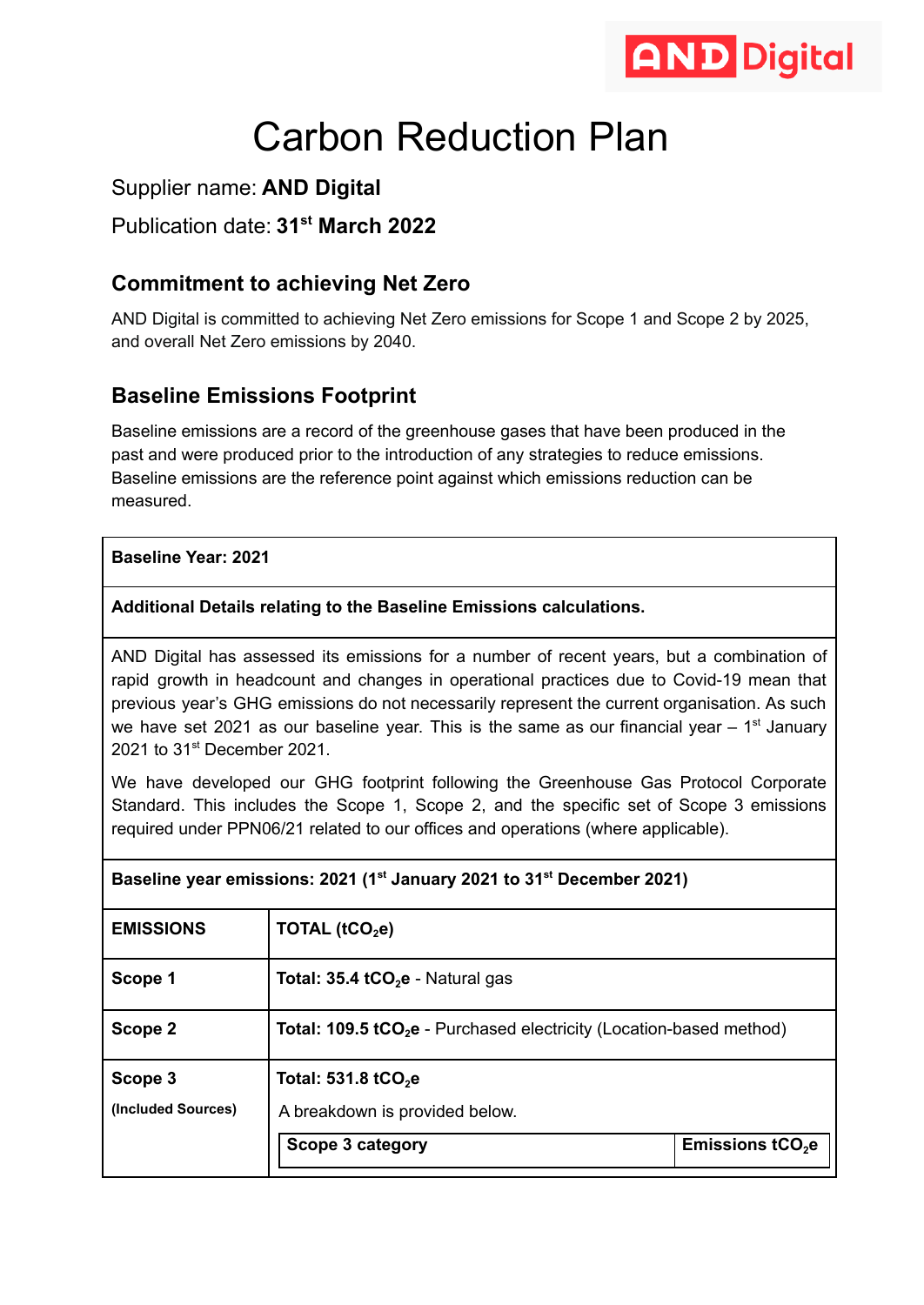

|                        | Category 3: Fuel & energy related activities.<br>This includes well to tank losses related to gas<br>and liquid fuels and electricity transmission and<br>distribution losses.                                                                           | 94.7                                  |
|------------------------|----------------------------------------------------------------------------------------------------------------------------------------------------------------------------------------------------------------------------------------------------------|---------------------------------------|
|                        | <b>Category 4: Upstream transportation and</b><br>distribution. As a provider of digital services our<br>upstream transportation and distribution is limited,<br>but we have included an assessment of our use<br>of courier services.                   | 32.0                                  |
|                        | Category 5: Waste generated in operations.<br>This includes wastewater. Water consumption<br>has also been measured and reported under this<br>category for simplicity.                                                                                  | 0.74                                  |
|                        | Category 6: Business travel. This includes<br>flights, car mileage, hotels, and other forms of<br>public transport.                                                                                                                                      | 72.5                                  |
|                        | <b>Category 7: Employee commuting</b>                                                                                                                                                                                                                    | 313.8                                 |
|                        | 9:<br>Category<br>Downstream transport<br>and<br>distribution. As a provider of digital services we<br>do not produce any physical products, and as<br>such<br>emissions<br>related<br>we<br>have<br>no l<br>to<br>downstream transport and distribution | Excluded:<br>explanation<br>provided. |
| <b>Total Emissions</b> | 658.8 ( $tCO2e$ )                                                                                                                                                                                                                                        |                                       |

## **Current Emissions Reporting**

| Reporting Year: 2021 (1 <sup>st</sup> January 2021 to 31 <sup>st</sup> December 2021) |                                                                                 |  |  |  |
|---------------------------------------------------------------------------------------|---------------------------------------------------------------------------------|--|--|--|
| <b>EMISSIONS</b>                                                                      | TOTAL ( $tCO2e$ )                                                               |  |  |  |
| Scope 1                                                                               | <b>Total: 35.4 tCO<sub>2</sub>e</b> - Natural gas                               |  |  |  |
| Scope 2                                                                               | Total: 109.5 tCO <sub>2</sub> e - Purchased electricity (Location-based method) |  |  |  |
| Scope 3                                                                               | Total: $531.8$ tCO <sub>2</sub> e                                               |  |  |  |
| (Included<br>Sources)                                                                 | A breakdown is provided below.                                                  |  |  |  |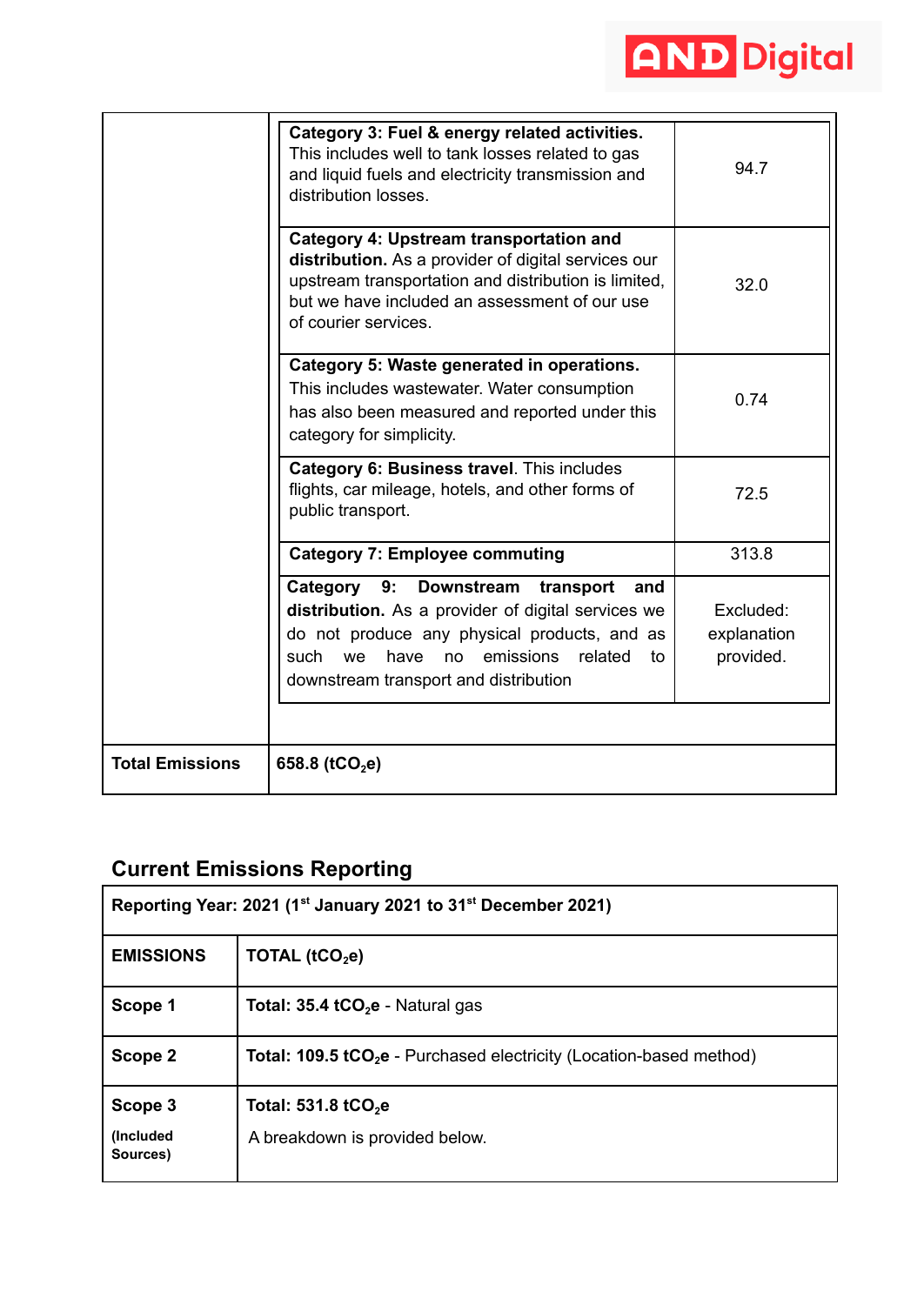

|                                  | Scope 3 category                                                                                                                                                                                                                               | <b>Emissions</b><br>$tCO2$ e          |
|----------------------------------|------------------------------------------------------------------------------------------------------------------------------------------------------------------------------------------------------------------------------------------------|---------------------------------------|
|                                  | Category 3: Fuel & energy related activities. This<br>includes well to tank losses related to gas and liquid<br>fuels and electricity transmission and distribution<br>losses.                                                                 | 94.7                                  |
|                                  | <b>Category 4: Upstream transportation and</b><br>distribution. As a provider of digital services our<br>upstream transportation and distribution is limited, but<br>we have included an assessment of our use of courier<br>services.         | 32.0                                  |
|                                  | Category 5: Waste generated in operations. This<br>includes wastewater. Water consumption has also<br>been measured and reported under this category for<br>simplicity.                                                                        | 0.74                                  |
|                                  | Category 6: Business travel. This includes flights,<br>car mileage, hotels, and other forms of public<br>transport.                                                                                                                            | 72.5                                  |
|                                  | <b>Category 7: Employee commuting</b>                                                                                                                                                                                                          | 313.8                                 |
|                                  | Category<br>9:<br><b>Downstream</b><br>transport<br>and<br>distribution. As a provider of digital services we do<br>not produce any physical products, and as such we<br>have no emissions related to downstream transport<br>and distribution | Excluded:<br>explanation<br>provided. |
| <b>Total</b><br><b>Emissions</b> | 658.8( $tCO2e$ )                                                                                                                                                                                                                               |                                       |

## **Emissions reduction targets**

AND Digital has established a new Net Zero strategy based on the development of the 2021 emissions footprint. This includes adopting the following carbon reduction targets:

- *● To achieve Net Zero for Scope 1 and Scope 2 emissions by 2025, compared to a 2021 baseline*
- *● To achieve Net Zero for Scope 3 emissions by 2040, compared to a 2021 baseline*

Due to significant planned growth in the next four years we estimate that total emissions will initially increase, as shown in the chart below. Our Net Zero targets do allow for this increase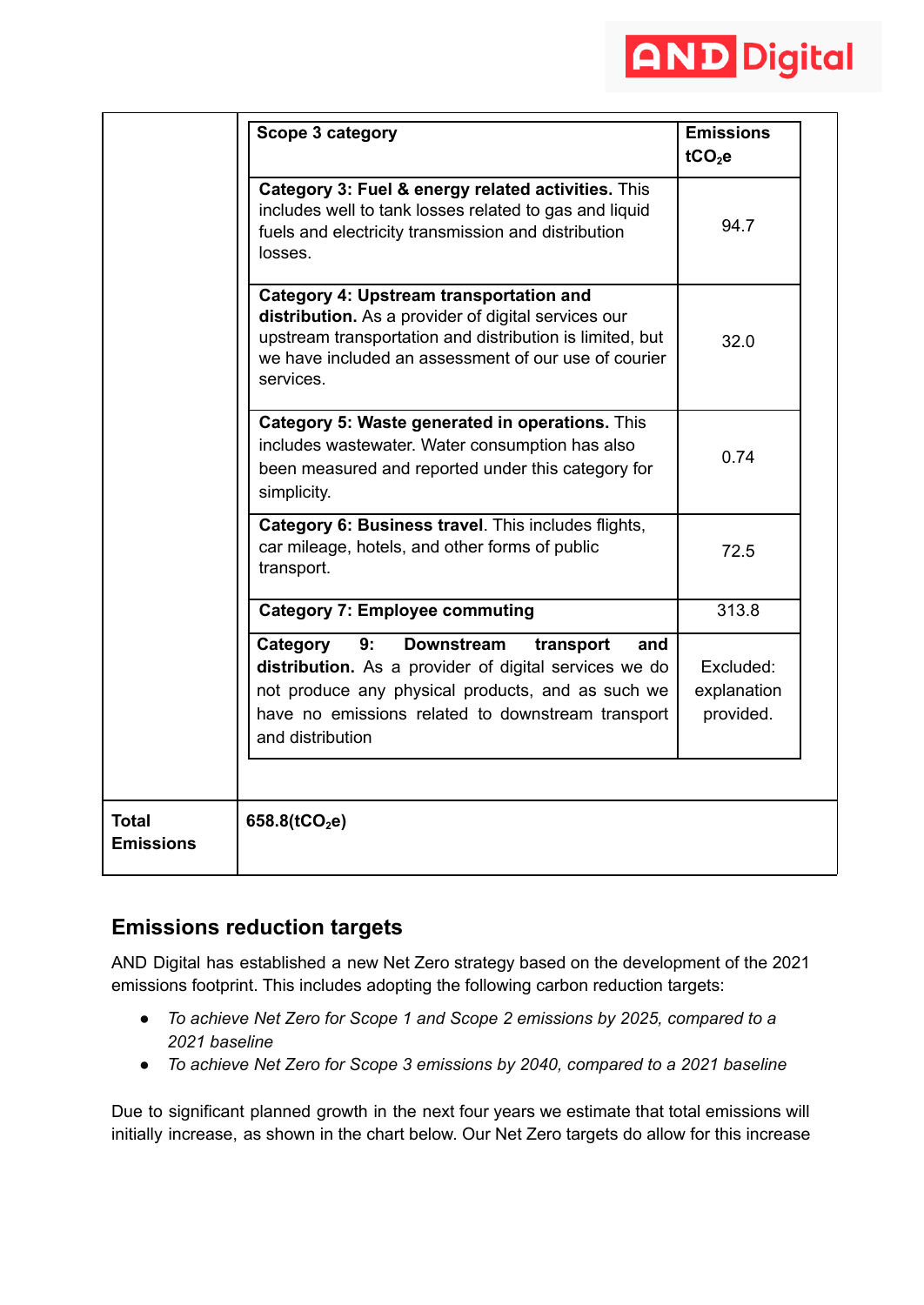

in headcount and we will reduce total emissions to below 2021 levels as quickly as possible and continue to reduce them on our Net Zero journey.





## **Carbon Reduction Projects**

## Completed Carbon Reduction Initiatives

The following environmental management measures and projects have been completed or implemented since the 2021 baseline. As this is our baseline year we cannot report reductions this year, however these measures will be in effect when performing the contract.

#### **Impact measurement and target setting**

During the reporting period we have undertaken a detailed assessment of our carbon footprint and the established new impact reduction targets. Further work will be undertaken in 2022 to collect additional data and embed carbon reporting into decision making processes.

#### **Annual Reconnect Event - Carbon Offsetting**

In November 2021 we hosted our annual AND Reconnect meeting. Substantial effort was made to ensure we minimised the environmental impact of the event. This included: encouraging colleagues to use low-impact means of transport where possible, sourcing full-compostable, recycled cardboard badges and bamboo lanyards; a ban on plastic merchandise and locally-sourced catering with compostable plates and cutlery. In addition, we calculated the total environmental impact of the event and offset this total through a tree-planting scheme. We will take lessons learned from this annual event to drive further improvements at other company wide events.

#### **IT Waste Recycling**

We have been working with WeeeCharity, an e-waste recycling specialist. WeeeCharity collects and manages all of our IT waste, ensuring that all donations are reused, repaired, or recycled, and nothing goes to landfill.